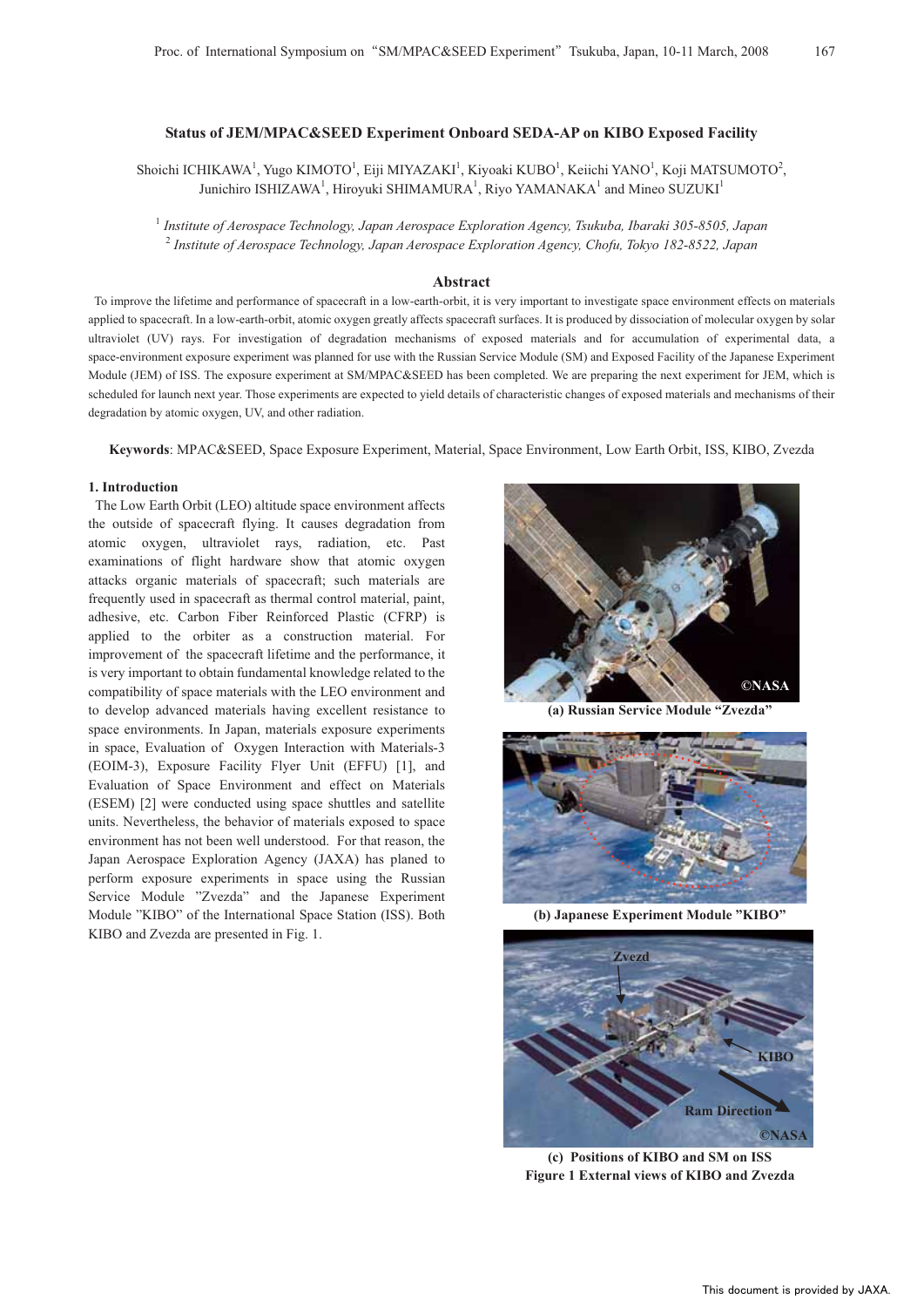### **2. Purpose of experiments**

These experiments are designed to elucidate characteristic change behaviors and to clarify degradation mechanisms of exposed materials to the LEO environment over a long period. Fig. 1 shows that the positions of the KIBO and the Zvezda differ on the ISS. In fact, the KIBO is situated in the front of the ISS, with the Zvezda in the back. They provide opportunities for exposure experiments in different space environments and orientations. Through on-orbit experiments, irradiation of atomic oxygen, ultraviolet rays, and electron beams will be performed on the ground as a reference experiment to establish an evaluation method of space environmental effects on materials [3].

# **3. SM/MPAC&SEED experiment**

The experiment on the Zvezda is called the Service Module / Micro-Particles Capture and Space Environment Exposure Device (SM/MPAC&SEED). The orbital position of SM/MPAC&SEED on ISS is depicted in Fig. 2.



**Figure 2 Orbital position of SM/MPAC&SEED** 

Actually, SM/MPAC&SEED includes both MPAC and SEED. The latter is a passive experiment designed simply to expose materials; it is shown in Fig. 3. The part enclosed in a red dotted line in the figure is MPAC. It is mounted on a collapsible frame that is 1 m long when open, which it shares with MPAC: it is a passive experiment designed to sample the micro-meteoroid and space-debris environment, and to capture particle residue for later chemical analysis using aerogel, polyimide foam, and 6061-T6 aluminum. More detailed descriptions of the MPAC and SEED on the Zvezda are reported elsewhere [4]–[7].



**Figure 3 Photographs of SM/MPAC&SEED (570 (W)×900 (H)×156 (D) [mm])** 

Three identical SM/MPAC&SEED units (MPAC&SEED #1, #2, and #3) were attached to the Zvezda. The SM/MPAC&SEED was launched aboard a Progress M-45 on 21 August 2001. MPAC&SEED #1, was retrieved during EVA after 315 days of on-orbit exposure. Subsequently, MPAC&SEED #2 was retrieved on 26 February 2004 (after 865 days). Finally, MPAC&SEED #3 was retrieved on 18 August 2005 (after 1403 days).

# **4. JEM/MPAC&SEED experiment**

# **4.1 Outline of KIBO**

The experiment conducted on the KIBO is called the Japanese Experiment Module / Micro-Particles Capture and Space Environment Exposure Device (JEM/MPAC&SEED).

Here, the KIBO lightly is explained. The KIBO is composed of six main part; such as the Pressurized Module (PM), the Experiment Logistics Module-Pressurized Section (ELM-PS) in the pressurizing part, the Exposed Facility (EF), the Experiment Logistics Module-Exposed Section (ELM-ES) in the exposure part, the Remote Manipulator System (JEMRES) of the manipulator only for KIBO, and the Inter-orbit Communication System (ICS). These are presented in Fig. 4. The EF installs various experiment equipments. One of these experiment equipments is a experiment equipment that is called the Space Environment Data Acquisition Equipment-Attached Payload (SEDA-AP). JEM/MPAC&SEED is installed in the SEDA-AP.

The KIBO is divided into three parts, carried to the ISS respectively by the space shuttle, and assembled. The ELM-PS has already been launched by 1J/A mission (STS-123 mission). The PM and JEMRES will be launched by 1J mission (STS-124 mission) as follows. Finally, the EF and the ELM-ES will be launched by 2J/A mission (STS-127 mission).



**Figure 4 Composition of KIBO** 

### **4.2 Outline of SEDA-AP**

The SEDA-AP has eight space environments and effect monitoring experiment sensors [8]: JEM/MPAC&SEED is one experiment component. Fig. 5 shows the composition of the SEDA-AP. To investigate interaction with the space environment and its effects on the KIBO/EF, SEDA-AP measures the space environment (neutrons, plasma, heavy ions high-energy light particles, atomic oxygen and MMOD) and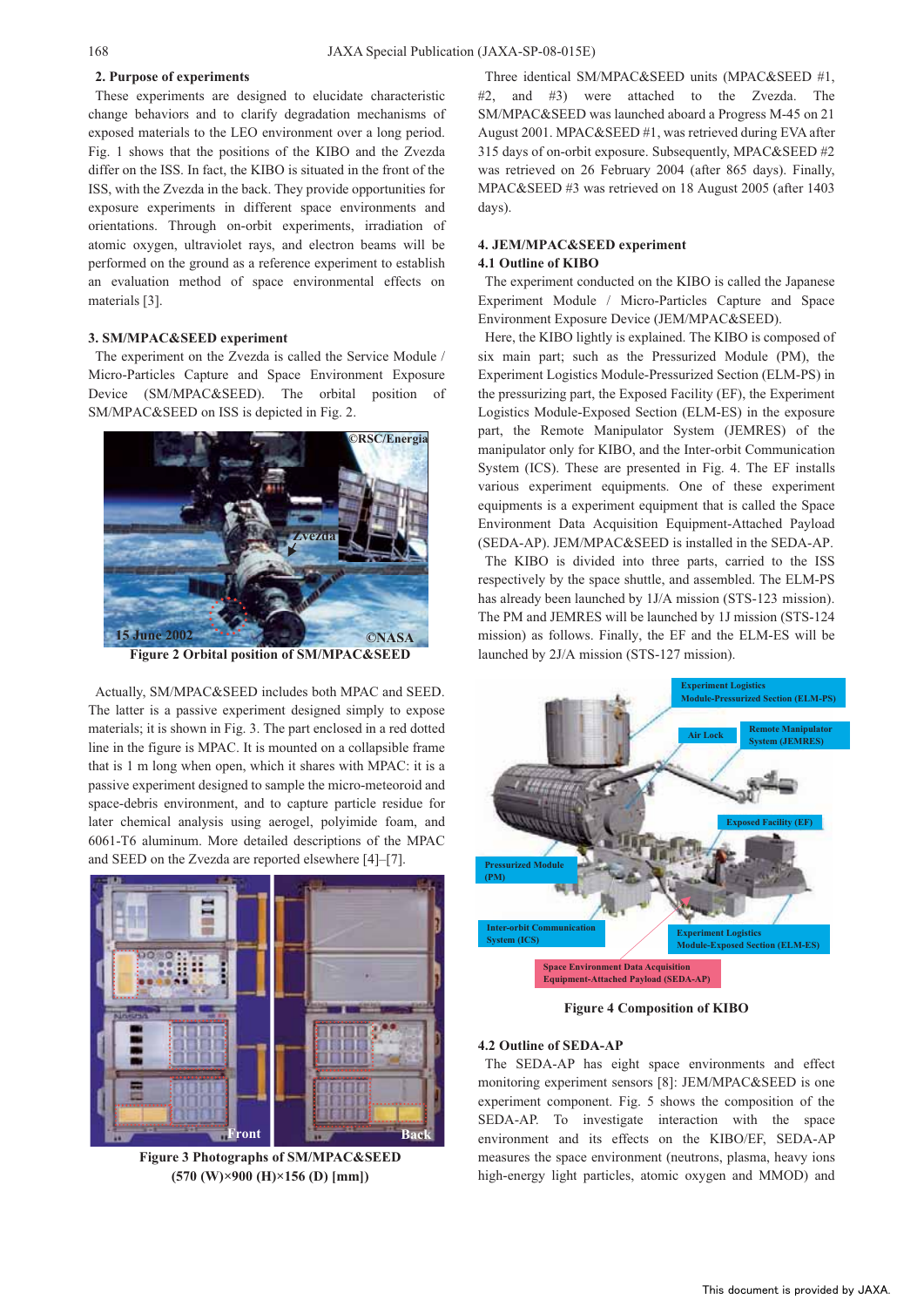environmental effects on space materials and electronic devices. The sensors are the following: (1) NEutron Monitor (NEM), (2) Heavy Ion Telescope (HIT), (3) Plasma Monitor (PLAM), (4) Standard Dose Monitor (SDOM), (5) Atomic Oxygen Monitor (AOM), (6) Electronic Device Evaluation Equipment (EDEE), (7) MPAC, and (8) SEED. Also, JEM/MPAC&SEED comprises MPAC and SEED hardware.



**Figure 5 Composition of SEDA-AP** 

#### **4.3 Outline of JEM/MPAC&SEED**

The positions of the SEED samples, including the space environment monitoring samples and silica aerogel and gold plate for MPAC are shown in Fig. 6 and Table 1. The MPAC and the SEED samples are installed on Sample assembly (Sample Units 1–3 etc.).



Sample Unit 2: Gold plate for MPAC and SEED Sample Unit 3: SEED

# **Figure 6 Photographs of JEM/MPAC&SEED ((450 (W)×220 (H)×190 (D) [mm])**

The MPAC has two functions; capturing space debris and micrometeoroids of 0.001–0.1 mm diameter and measuring their flux on orbit. Silica aerogel is used for MPAC on Sample Unit 1 to capture microparticles with minimum damage. Gold plate is used for MPAC on Sample Unit 2 to investigate the flux of impacts on it.

The SEED has holders to expose nine material samples (25.4 mm (1 inch) dia. and 32.3 mm (1.27 inch) dia) and space environment monitoring samples on Sample Units 2 and 3. Some SEED samples,  $MoS<sub>2</sub>$  on Ti-6Al-4V, white paint, modified polyimide film and UPILEX-125S were also on board SM/MPAC&SEED. Degradation data from these materials will be compared with the SM/MPAC&SEED result. The sample newly installed is five of the following; such as Ge-coated Black Kapton, Black Kapton, BSF-30, ITO coated UPILEX-25S and Black paint (Only the black paint is not exposed to space.). Although it is a commercial polyimide that was not fundamentally intended for space use, BSF-30 is expected to have high durability against AO. This material is expected to be useful for applications for space use on LEO.

Actually, JEM/MPAC&SEED is exposed to the space environment attached on the SEDA-AP which is on the KIBO/EF. The exposure experiment period will be about ten months. After the exposure experiment end, the sample assembly is detached from the SEDA-AP, and returned to the ISS. The sample is scheduled for retrieval to the ground on the final shuttle flight (19A mission).

#### **Table 1 SEED material list**

| <b>SEED</b> samples                                          | <b>SEED</b> space environment<br>monitoring samples       |
|--------------------------------------------------------------|-----------------------------------------------------------|
| Solid lubricants / MoS <sub>2</sub> on<br>$Ti-6Al-4V$        | UV monitor / ITO coated<br><b>DUS601 (Urethane Sheet)</b> |
| White paint / NOVA 500<br><b>ASTRO WHITE</b>                 | <b>Dosimeter1 / RADFET</b>                                |
| Black paint / NOVA 500                                       | Dosimeter2 / ALANINE                                      |
| <b>ASTRO BLACK</b>                                           | <b>Dosimeter</b>                                          |
| <b>Ge-coated Black Kapton</b>                                | Dosimeter2 / TLD                                          |
| <b>Black Kapton</b>                                          | <b>AO</b> monitor / Vesplel                               |
| Polysiloxane-Block-Polyimide<br>Film "BSF-30"                | Temperature / Thermo<br>Label                             |
| <b>Modified Polyimide film</b><br><b>/Siloxane Coated PI</b> |                                                           |
| <b>ITO coated UPILEX-25S</b>                                 |                                                           |
| <b>UPILEX-125S</b>                                           |                                                           |

### **5. Ground Reference Experiment**

For detailed clarification of the degradation mechanism of exposed materials, reference experiments will be conducted on the ground. Irradiation of atomic oxygen, ultraviolet rays, electron beams and their combined irradiation will be carried out under the same conditions as those in orbit. Irradiated materials will be measured for their changes of mass, solar absorptivity, emissivity, etc.; in addition, their irradiated surfaces will be observed. These results of ground reference experiments are effective to clarify damage mechanisms of irradiated materials by atomic oxygen, ultraviolet rays, and electron beams. It is also exposed such that not only the influences of each single irradiation to materials but also synergistic effect of combined irradiation to materials can be observed from results of ground reference experiments.

#### **6. Conclusion**

The KIBO Exposed Facility is located on the front side of the ISS. There is no payload except for the ICS in the field of view of JEM/MPAC&SEED. For that reason, contamination effects are expected to be smaller than for SM/MPAC&SEED.